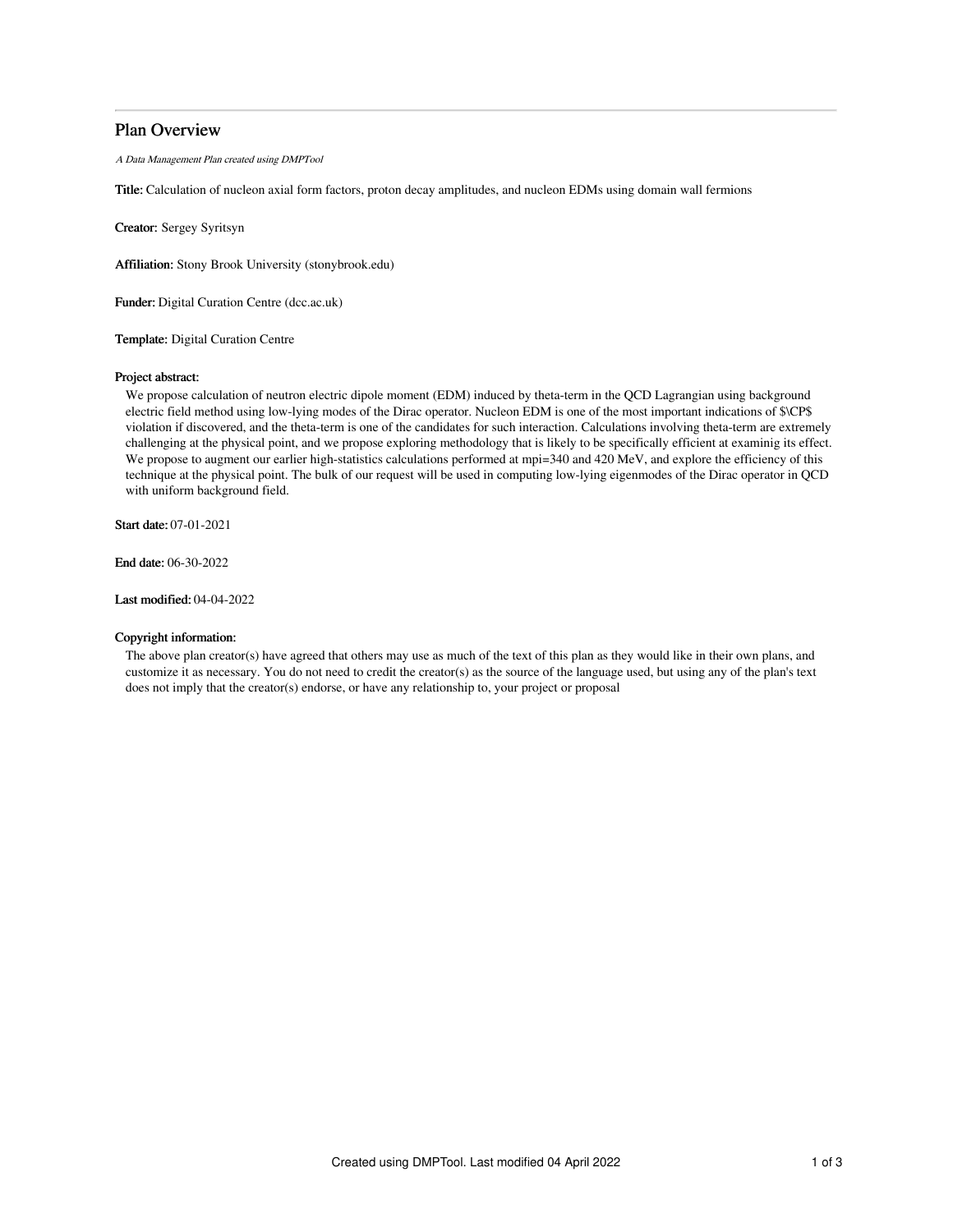# Calculation of nucleon axial form factors, proton decay amplitudes, and nucleon EDMs using domain wall fermions

## Data Collection

#### What data will you collect or create?

Data sets (will) include bulk raw output for

- neutron correlation functions (CFs), topological charge density, and their correlation saved from lattice production code with reliable checksums to be preserved for perpetuity
- eigenvectors of the Dirac operator in QCD plus uniform background electric field

In addition to that, "stripped" and gathered data sets resulting from intermediate analysis stages (IAS) will be included for quick access to specific observables.

#### How will the data be collected or created?

Raw hadron CF data are generated by parallel lattice production code run on large partitions of CPU, GPU, and KNL clusters. Similarly, top.charge data are generated by lattice production code but represent incomplete CFs that are analyzed afterwards. Post-processing (IAS) data will include selection of data entries relevant for specific observables such as nucleon electric dipole moments, form factors, decay amplitudes, etc as well as best-fit parameters for a range of models.

#### Documentation and Metadata

#### What documentation and metadata will accompany the data?

Raw and bulk data will be saved in hierarchical files akin to directories and files, with data sets addressed by key paths that are intended to be self-explanatory metadata in their own kind. In addition, IAS data stored in HDF5 file records will be accompanied by metadata attributes or data sets, which will describe, e.g., axes of multidimensional data sets, ranges of parameter variation along the axes, etc. Raw data are saved as AFF file with strong checksums. IAS data are saved using HDF5 file format. Both file formats are accessible using Python modules. Whenever meaningful, data collections will be accompanied by a README file with description of a particular run, parameters, etc. Description of common storage conventions will be available as a PDF manual upon request.

### Ethics and Legal Compliance

### How will you manage any ethical issues?

none expected

### How will you manage copyright and Intellectual Property Rights (IP/IPR) issues?

none expected

### Storage and Backup

#### How will the data be stored and backed up during the research?

Data will be copied to tapes at USQCD tape facilities at JLab, FNAL, and BNL. No additional backup is envisioned. In case of loss of IAS data, they can be regenerated from raw data; in case of raw data loss, IAS data can still be used for analysis and reproducibility.

#### How will you manage access and security?

All data will be accessible via standard Unix file system or a dedicated command-line utility. Security will be managed with standard Unix file permissions using ACL wherever possible.

#### Selection and Preservation

#### Which data are of long-term value and should be retained, shared, and/or preserved?

Raw output CFs data are of very high value because it is not easily recreated, in particular due to manpower involved. Its preservation is essential to reproducibility of analysis. In addition, IAS data will be preserved for reproducibility.

#### What is the long-term preservation plan for the dataset?

Upon publication, raw hadron CF data may be deleted. Post-processed (IAS) data will be preserved because it is valuable for extending projects to other observables, improving precision, performing cross-check and regression tests, as well as reproducibility.

Data Sharing